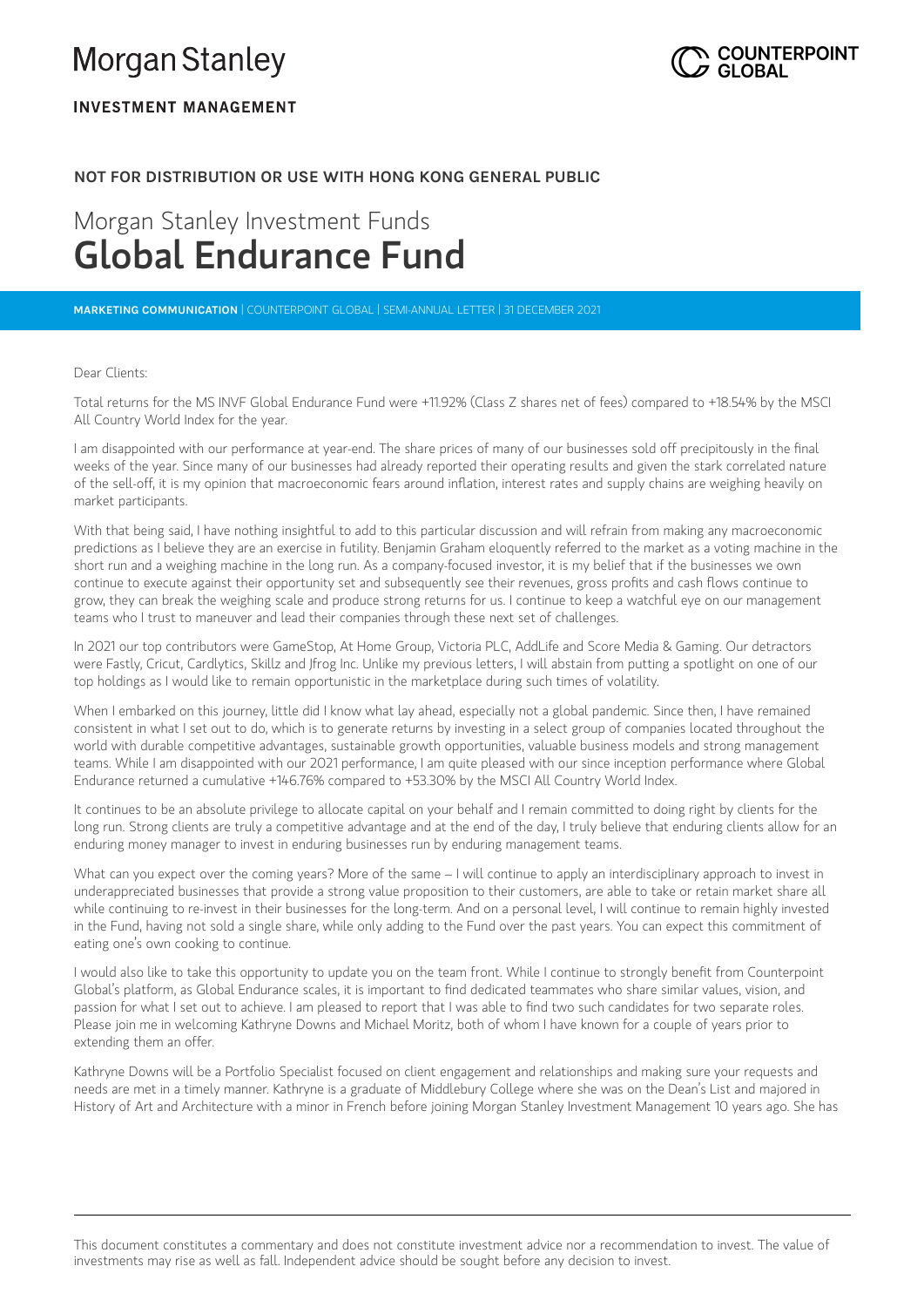worked in a similar capacity with the Fixed Income team prior to joining Global Endurance while also having strong experiences in the sales and distribution divisions.

Michael Moritz will be a Research Associate helping me with monitoring companies we own, conducting diligence on companies on our watchlist and tackling special research projects. Michael is an Eagle Scout who is a graduate of Boston College where he was on the Order of the Cross and Crown Honors society and majored in Philosophy with a minor in Chemistry. Prior to joining Global worked in a similar capacity with the Fixed Income team prior to joining Global Endurance while also having strong experiences in<br>the sales and distribution divisions.<br>Michael Moritz will be a Research Associate helping me at the Lundquist Institute at UCLA.

Both Kathryne and Michael will report to me and I am excited to learn and grow with them. Their temperaments and values align strongly with mine and both have hit the ground running. As the proverb goes- "If you want to go fast, go alone. If you want to go far, go together." It is worth noting that our companies' share prices can vary significantly in any short time period; but it is my belief that over time.<br>It is worth noting that our companies' share prices can vary significantly in any sho

they reflect the intrinsic value of their underlying businesses. And given that we own <sup>a</sup> select group of companies – <sup>38</sup> to be exact – a number which is a fraction of the over 3,000 companies held in the index we compete against, the Fund's performance may vary in any given year.

<sup>I</sup> remain optimistic that <sup>a</sup> company-focused approach to investing will allow us to find exceptional companies around the globe, truly worthy of our capital in the years ahead. Furthermore, the companies we own today are perennially competing for space in the portfolio with ones we do not. I am committed to searching for exceptional companies, while also deepening my understanding of the fundamentals of our existing businesses.

At year-end, our top 10 companies accounted for 58.12% of the portfolio and top 20 companies accounted for 83.06% of the portfolio. From a geographic domicile weighting standpoint, our portfolio was 66.41% in United States, 12.88% in United Kingdom, 5.34% in Israel, 5.05% in Canada, 3.47% in Poland, 2.82% in Sweden, 1.52% in Netherlands, 1.18% in Finland and 0.53% in Switzerland.

I am grateful for your trust in Global Endurance.

With best wishes, Manas Gautam

## FUND FACTS

**Launch date** 30 August 2019 **Base currency** U.S. dollars

**Index** MSCI All Country World Net Index

## **12 Month Performance Periods to Latest Month End (%)**

|                                          |       |        |            | DECEMBER '20 DECEMBER '19 DECEMBER '18 DECEMBER '17 DECEMBER '16<br>- DECEMBER '21 - DECEMBER '20 - DECEMBER '19 - DECEMBER '18 - DECEMBER '17 |
|------------------------------------------|-------|--------|------------|------------------------------------------------------------------------------------------------------------------------------------------------|
| MS INVF Global Endurance Fund - Z Shares | 11 92 | 107.22 | $-$        | $\sim$<br>$-$                                                                                                                                  |
| MSCI All Country World Net Index         | 1854  | 16.25  | $\sim$ $-$ | $- -$<br>$\qquad \qquad -$                                                                                                                     |

**Past performance is not a reliable indicator of future results.** All performance data is calculated NAV to NAV, net of fees, and does not take account of commissions and costs incurred on the issue and redemption of units. The sources for all performance and Index data is Morgan Stanley Investment Management. **Please visit our website www.morganstanley.com/im to see the latest performance returns for the fund's other share classes.**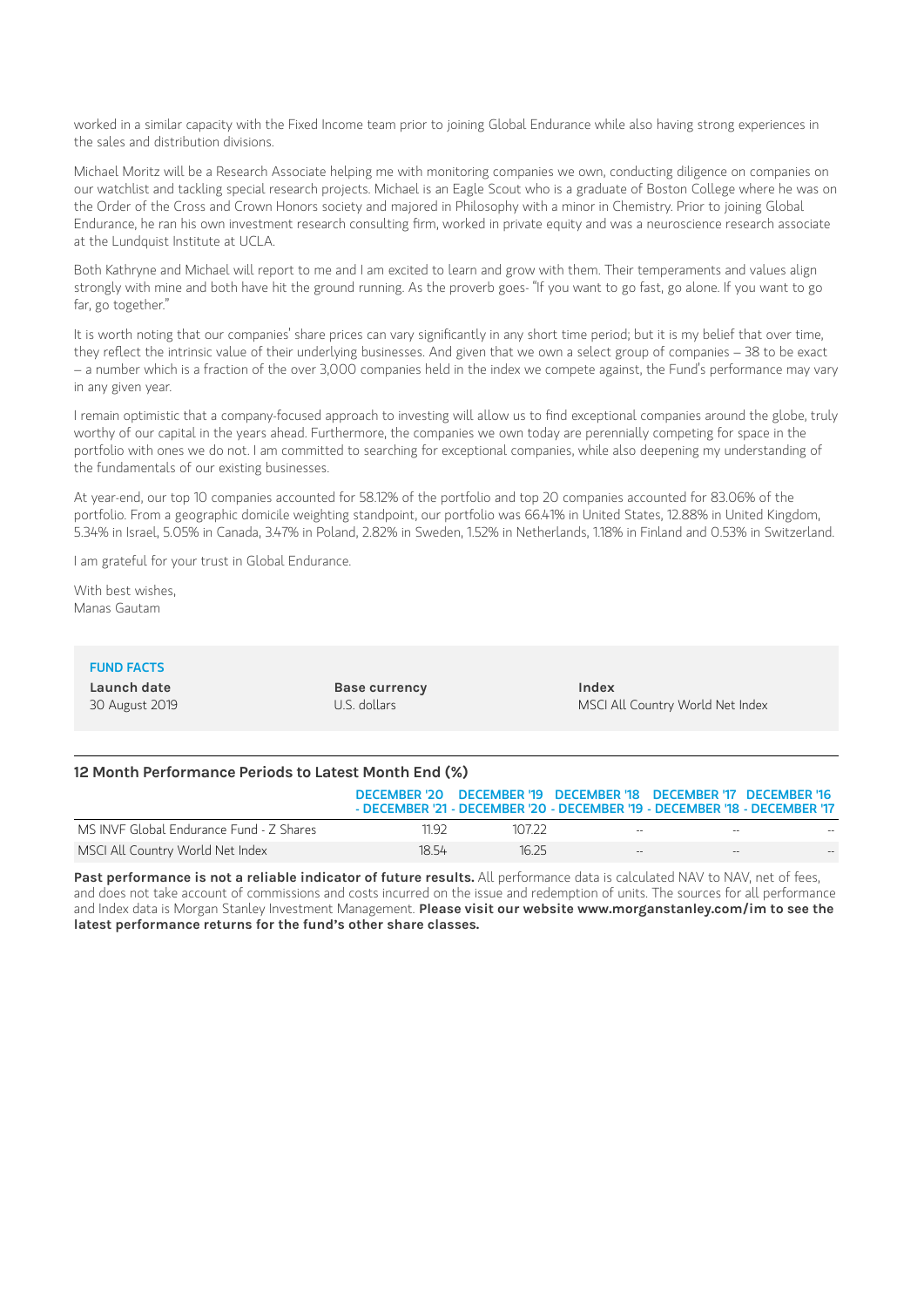# Share Class <sup>Z</sup> Risk and Reward Profile

| <b>Higher Risk</b><br>Lower Risk                                  |  |  |   |    |    |   |  |  |
|-------------------------------------------------------------------|--|--|---|----|----|---|--|--|
|                                                                   |  |  | 3 | Ι4 | .5 | 6 |  |  |
| <b>Potentially Lower Rewards</b><br>Potentially Higher<br>Rewards |  |  |   |    |    |   |  |  |
| The risk and reward category shown is based on historic data.     |  |  |   |    |    |   |  |  |
| • Historic figures are only a guide and may not be a reliable     |  |  |   |    |    |   |  |  |

## **Potentially Lower Rewards**

# **Potentially Higher<br>Rewards**

- indicator of what may happen in the future.
- As such this category may change in the future.
- The higher the category, the greater the potential reward, but also the greater the risk of losing the investment. Category 1 does not indicate a risk free investment.
- The Fund is in this category because it invests in company shares and the fund's simulated and/or realised return has experienced very high rises and falls historically.
- The fund may be impacted by movements in the exchange rates between the fund's currency and the currencies of the fund's investments. Experienced very ingerises and radis instendaty.<br>The fund may be impacted by movements in the exchangerates between the fund's currency and the currencies of t<br>fund's investments.<br>Si rating does not take into account other

This rating does not take into account other risk factors which should be considered before investing, these include:

- investments or transactions. If these parties become insolvent, it may expose the fund to financial loss. fund's investments.<br>Is rating does not take into account other risk factor in the considered before investing, these include:<br>The fund relies on other parties to fulfill certain se<br>investments or transactions. If these par is rating does not take into account other risk factors whice<br>suid be considered before investing, these include:<br>The fund relies on other parties to fulfill certain services,<br>investments or transactions. If these parties
- which may affect the funds ability to buy or sell securities.

This is a marketing communication. Applications for shares in the Fund should not be made without first consulting the current Prospectus and the Key Investor Information Document ("KIID"), which are available in English and in the official language of your local jurisdiction at

[morganstanleyinvestmentfunds.com](https://www.morganstanley.com/im/msinvf/index.html) or free of charge from the Registered Office of Morgan Stanley Investment Funds, European Bank and Business Centre, 6B route de Trèves, L-2633 Senningerberg, R.C.S. Luxemburg B 29 192. A summary of investor rights is available in English at the same website.

If the management company of the relevant Fund decides to terminate its arrangement for marketing that Fund in any EEA country where it is registered for sale, it will do so in accordance with the relevant UCITS rules.

### **INDEX INFORMATION**

The **MSCI All Country World Index (ACWI)** is a free floatadjusted market capitalization weighted index designed to measure the equity market performance of developed and emerging markets. The term "free float" represents the portion of shares outstanding that are deemed to be available for purchase in the public equity markets by investors. The performance of the Index is listed in U.S. dollars and assumes reinvestment of net dividends. The index is unmanaged and does not include any expenses, fees or sales charges. It is not possible to invest directly in an index.

### **DISTRIBUTION**

This communication is only intended for and will only be distributed to persons resident in jurisdictions where such distribution or availability would not be contrary to local laws or regulations. In particular, the Shares are not for distribution to US persons.

**Ireland:** MSIM Fund Management (Ireland) Limited. Registered

- Investment in China A-Shares via Shanghai-Hong Kong and Shenzhen-Hong Kong Stock Connect programs may also of shares.
- There are increased risks of investing in emerging markets as political, legal and operational systems may be less developed than in developed markets.
- entail additional risks, such as risks linked to the ownership<br>of shares.<br>There are increased risks of investing in emerging markets as<br>political, legal and operational systems may be less<br>developed than in developed marke Past performance is not a reliable indicator of future results. Returns may increase or decrease as a result of currency<br>fluctuations. The value of investments and the income from them can go down as well as up and investors may lose all or a substantial portion of his or her investment.
- The value of the investments and the income from them will vary and there can be no assurance that the Fund will achieve its investment objectives.
- Investments may be in a variety of currencies and therefore changes in rates of exchange between currencies may cause the value of investments to decrease or increase. Furthermore, the value of investments may be adversely affected by fluctuations in exchange rates between the vary and there can be no assurance that the Fund will<br>achieve its investment objectives.<br>Investments may be in a variety of currencies and theref<br>changes in rates of exchange between currencies may ca<br>the value of investme investor's reference currency and the base currency of the investments.

Please refer to the Prospectus for full risk disclosures. All data as of 31 December 2021 and subject to change daily.

Office: The Observatory, 7-11 Sir John Rogerson's Quay, Dublin 2, D02 VC42, Ireland. Registered in Ireland as a private company limited by shares under company number 616661. MSIM Fund Management (Ireland) Limited is regulated by the Central Bank of Ireland. **United Kingdom:** Morgan Stanley Investment Management Limited is authorised and regulated by the Financial Conduct Authority. Registered in England. Registered No. 1981121. Registered Office: 25 Cabot Square, Canary Wharf, London E14 4QA, authorised and regulated by the Financial Conduct Authority. **Dubai:** Morgan Stanley Investment Management Limited (Representative Office, Unit Precinct 3-7th Floor-Unit 701 and 702, Level 7, Gate Precinct Building 3, Dubai International Financial Centre, Dubai, 506501, United Arab Emirates. Telephone: +97 (0)14 709 7158). **Germany:** MSIM Fund Management (Ireland) Limited Niederlassung Deutschland, Grosse Gallusstrasse 18, 60312 Frankfurt am Main, Germany (Gattung: Zweigniederlassung (FDI) gem. § 53b KWG). **Italy:** MSIM Fund Management (Ireland)Limited, Milan Branch (Sede Secondaria di Milano) is a branch of MSIM Fund Management (Ireland) Limited, a company registered in Ireland, regulated by the Central Bank of Ireland and whose registered office is at The Observatory, 7-11 Sir John Rogerson's Quay, Dublin 2, D02 VC42, Ireland. MSIM Fund Management (Ireland) Limited Milan Branch (Sede Secondaria di Milano) with seat in Palazzo Serbelloni Corso Venezia, 16 20121 Milano, Italy, is registered in Italy with company number and VAT number 11488280964. **The Netherlands:** MSIM Fund Management (Ireland) Limited, Rembrandt Tower, 11th Floor Amstelplein 1 1096HA, Netherlands. Telephone: 31 2-0462-1300. Morgan Stanley Investment Management is a branch office of MSIM Fund Management (Ireland) Limited. MSIM Fund Management (Ireland) Limited is regulated by the Central Bank of Ireland. **France:** MSIM Fund Management (Ireland) Limited, Paris Branch is a branch of MSIM Fund Management (Ireland)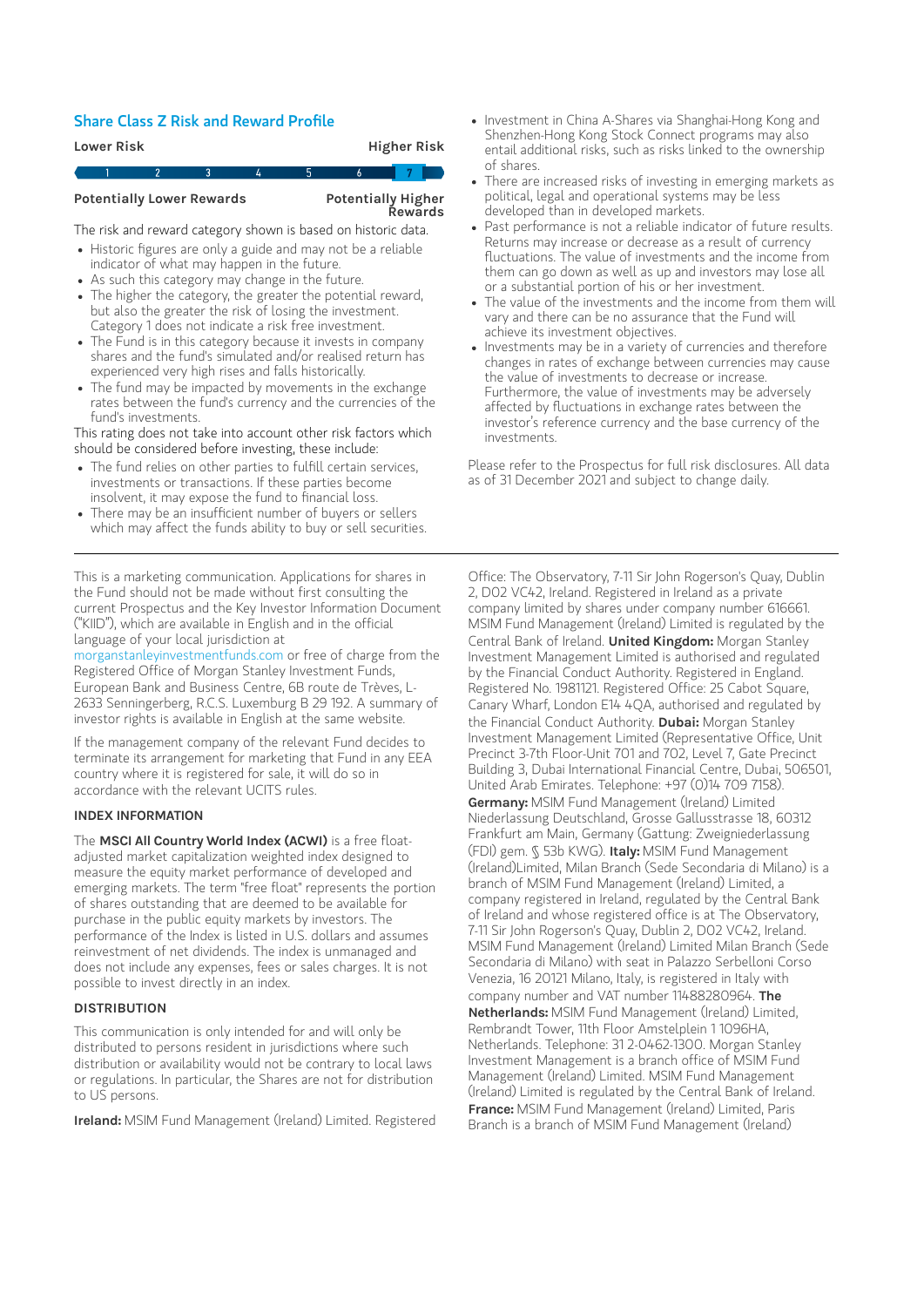Limited, a company registered in Ireland, regulated by the Central Bank of Ireland and whose registered office is at The Observatory, 7-11 Sir John Rogerson's Quay, Dublin 2, D02 VC42, Ireland. MSIM Fund Management (Ireland) Limited Paris Branch with seat at 61 rue de Monceau 75008 Paris, France, is registered in France with company number 890 071 863 RCS. **Spain:** MSIM Fund Management (Ireland) Limited, Sucursal en España is a branch of MSIM Fund Management (Ireland) Limited, a company registered in Ireland, regulated by the Central Bank of Ireland and whose registered office is at The Observatory, 7-11 Sir John Rogerson's Quay, Dublin 2, D02 VC42, Ireland. MSIM Fund Management (Ireland) Limited, Sucursal en España with seat in Calle Serrano 55, 28006, Madrid, Spain, is registered in Spain with tax identification number W0058820B. **Switzerland:** Morgan Stanley & Co. International plc, London, Zurich Branch Authorised and regulated by the Eidgenössische Finanzmarktaufsicht ("FINMA"). Registered with the Register of Commerce Zurich CHE-115.415.770. Registered Office: Beethovenstrasse 33, 8002 Zurich, Switzerland, Telephone +41 (0) 44 588 1000. Facsimile Fax: +41(0) 44 588 1074.

**Australia:** This publication is disseminated in Australia by Morgan Stanley Investment Management (Australia) Pty Limited ACN: 122040037, AFSL No. 314182, which accepts responsibility for its contents. This publication, and any access to it, is intended only for "wholesale clients" within the meaning of the Australian Corporations Act. **Hong Kong:** This document has been issued by Morgan Stanley Asia Limited for use in Hong Kong and shall only be made available to "professional investors" as defined under the Securities and Futures Ordinance of Hong Kong (Cap 571). The contents of this document have not been reviewed nor approved by any regulatory authority including the Securities and Futures Commission in Hong Kong. Accordingly, save where an exemption is available under the relevant law, this document shall not be issued, circulated, distributed, directed at, or made available to, the public in Hong Kong. **Singapore:** This publication should not be considered to be the subject of an invitation for subscription or purchase, whether directly or indirectly, to the public or any member of the public in Singapore other than (i) to an institutional investor under section 304 of the Securities and Futures Act, Chapter 289 of Singapore ("SFA"), (ii) to a "relevant person" (which includes an accredited investor) pursuant to section 305 of the SFA, and such distribution is in accordance with the conditions specified in section 305 of the SFA; or (iii) otherwise pursuant to, and in accordance with the conditions of, any other applicable provision of the SFA. In particular, for investment funds that are not authorized or recognized by the MAS, units in such funds are not allowed to be offered to the retail public; any written material issued to persons as aforementioned in connection with an offer is not a prospectus as defined in the SFA and, accordingly, statutory liability under the SFA in relation to the content of prospectuses does not apply, and investors should consider carefully whether the investment is suitable for them. This publication has not been reviewed by the Monetary Authority of Singapore.

### **IMPORTANT INFORMATION**

**EMEA: This marketing communication has been issued by MSIM Fund Management (Ireland) Limited. MSIM Fund Management (Ireland) Limited is regulated by the Central Bank of Ireland. MSIM Fund Management (Ireland) Limited is incorporated in Ireland as a private company limited by**

#### **shares with company registration number 616661 and has its registered address at The Observatory, 7-11 Sir John Rogerson's Quay, Dublin 2, D02 VC42, Ireland.**

This document contains information relating to the sub-fund ("Fund") of Morgan Stanley Investment Funds, a Luxembourg domiciled Société d'Investissement à Capital Variable. Morgan Stanley Investment Funds (the "Company") is registered in the Grand Duchy of Luxembourg as an undertaking for collective investment pursuant to Part 1 of the Law of 17th December 2010, as amended. The Company is an Undertaking for Collective Investment in Transferable Securities ("UCITS").

Applications for shares in the Fund should not be made without first consulting the current Prospectus, Key Investor Information Document ("KIID"), Annual Report and Semi-Annual Report ("Offering Documents"), or other documents available in your local jurisdiction which is available free of charge from the Registered Office: European Bank and Business Centre, 6B route de Trèves, L-2633 Senningerberg, R.C.S. Luxemburg B 29 192. In addition, all Italian investors should refer to the 'Extended Application Form', and all Hong Kong investors should refer to the 'Additional Information for Hong Kong Investors' section, outlined within the Prospectus. Copies of the Prospectus, KIID, the Articles of Incorporation and the annual and semi- annual reports, in German, and further information can be obtained free of charge from the representative in Switzerland. The representative in Switzerland is Carnegie Fund Services S.A., 11, rue du Général-Dufour, 1204 Geneva. The paying agent in Switzerland is Banque Cantonale de Genève, 17, quai de l'Ile, 1204 Geneva. The document has been prepared solely for informational purposes and does not constitute an offer or a recommendation to buy or sell any particular security or to adopt any specific investment strategy.

The views and opinions expressed are those of the portfolio management team at the time of writing/of this presentation and are subject to change at any time due to market, economic, or other conditions, and may not necessarily come to pass. These comments are not representative of the opinions and views of the firm as a whole. Holdings, countries and sectors/ region weightings are subject to change daily. All information provided is for informational purposes only and should not be deemed as a recommendation to buy or sell securities in the sectors and regions referenced. Information regarding expected market returns and market outlook is based on the research, analysis, and opinions of the team. These conclusions are speculative in nature, may not come to pass, and are not intended to predict the future of any specific Morgan Stanley Investment Management investment. Past performance is no guarantee of future results.

Any index referred to herein is the intellectual property (including registered trademarks) of the applicable licensor. Any product based on an index is in no way sponsored, endorsed, sold or promoted by the applicable licensor and it shall not have any liability with respect thereto. The Fund is actively managed, and the management of the fund is not constrained by or compared to the composition of the Benchmark.

All investments involve risks, including the possible loss of principal. The material contained herein has not been based on a consideration of any individual client circumstances and is not investment advice, nor should it be construed in any way as tax, accounting, legal or regulatory advice. To that end, investors should seek independent legal and financial advice, including